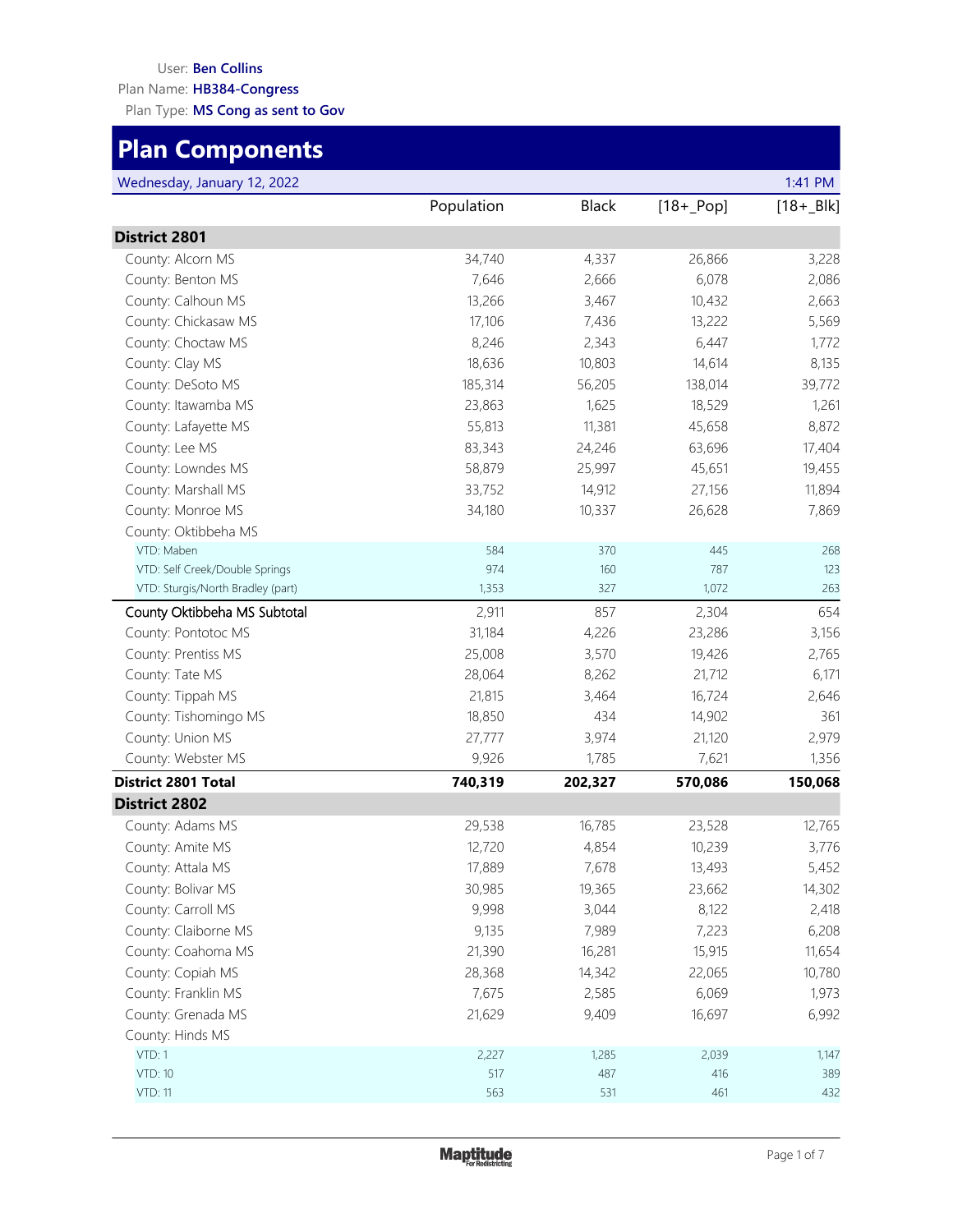|                      | Population | Black | $[18 + Pop]$ | $[18 + B]$ |
|----------------------|------------|-------|--------------|------------|
| <b>District 2802</b> |            |       |              |            |
| County: Hinds MS     |            |       |              |            |
| <b>VTD: 12</b>       | 788        | 763   | 623          | 604        |
| <b>VTD: 13</b>       | 858        | 825   | 715          | 687        |
| VTD: 16 (part)       | 1,321      | 821   | 1,084        | 648        |
| <b>VTD: 18</b>       | 725        | 693   | 583          | 555        |
| VTD: 19              | 791        | 764   | 577          | 556        |
| VTD: 2               | 499        | 462   | 399          | 371        |
| VTD: 20              | 810        | 781   | 660          | 636        |
| <b>VTD: 21</b>       | 728        | 679   | 564          | 522        |
| <b>VTD: 22</b>       | 1,815      | 1,774 | 1,418        | 1,382      |
| <b>VTD: 23</b>       | 1,999      | 1,952 | 1,349        | 1,312      |
| <b>VTD: 24</b>       | 1,064      | 1,010 | 791          | 746        |
| <b>VTD: 25</b>       | 1,719      | 1,615 | 1,283        | 1,201      |
| <b>VTD: 26</b>       | 1,080      | 956   | 853          | 764        |
| <b>VTD: 27</b>       | 1,413      | 1,376 | 1,189        | 1,156      |
|                      |            |       |              |            |
| <b>VTD: 28</b>       | 1,567      | 1,440 | 1,323        | 1,197      |
| VTD: 29              | 756        | 744   | 637          | 625        |
| VTD: 30              | 784        | 756   | 672          | 646        |
| <b>VTD: 31</b>       | 1,170      | 1,143 | 941          | 918        |
| <b>VTD: 37</b>       | 1,495      | 785   | 1,190        | 582        |
| <b>VTD: 38</b>       | 1,383      | 1,157 | 997          | 826        |
| VTD: 39              | 1,321      | 1,260 | 987          | 944        |
| VTD: 4               | 668        | 634   | 504          | 478        |
| VTD: 40              | 1,792      | 1,708 | 1,421        | 1,352      |
| <b>VTD: 41</b>       | 2,209      | 2,128 | 1,695        | 1,633      |
| VTD: 42              | 2,915      | 2,579 | 2,221        | 1,936      |
| VTD: 43              | 3,279      | 3,045 | 2,408        | 2,200      |
| <b>VTD: 45</b>       | 2,754      | 925   | 2,201        | 652        |
| VTD: 46 (part)       | 2,306      | 1,738 | 1,795        | 1,278      |
| <b>VTD: 47</b>       | 1,375      | 1,051 | 1,154        | 866        |
| VTD: 49              | 1,469      | 950   | 1,447        | 945        |
| <b>VTD: 50</b>       | 751        | 636   | 639          | 529        |
| <b>VTD: 51</b>       | 535        | 508   | 426          | 412        |
| <b>VTD: 52</b>       | 1,228      | 1,141 | 1,009        | 940        |
| <b>VTD: 54</b>       | 1,035      | 993   | 810          | 776        |
| <b>VTD: 55</b>       | 1,130      | 1,033 | 887          | 799        |
| <b>VTD: 56</b>       | 533        | 511   | 410          | 389        |
| <b>VTD: 57</b>       | 909        | 872   | 710          | 680        |
| <b>VTD: 58</b>       | 1,436      | 1,388 | 1,176        | 1,138      |
| <b>VTD: 59</b>       | 1,601      | 1,529 | 1,223        | 1,165      |
| VTD: 6               | 1,456      | 900   | 1,209        | 716        |
| VTD: 60              | 636        | 531   | 531          | 438        |
| VTD: 61              | 1,231      | 1,159 | 875          | 820        |
| VTD: 62              | 2,439      | 2,250 | 1,796        | 1,642      |
| VTD: 63              | 887        | 673   | 758          | 558        |
| <b>VTD: 64</b>       | 621        | 580   | 501          | 471        |
| <b>VTD: 67</b>       | 1,499      | 1,392 | 1,046        | 965        |
| <b>VTD: 68</b>       | 3,539      | 3,192 | 2,616        | 2,341      |
| VTD: 69              | 1,579      | 1,409 | 1,085        | 951        |
| <b>VTD: 70</b>       | 1,182      | 1,057 | 706          | 601        |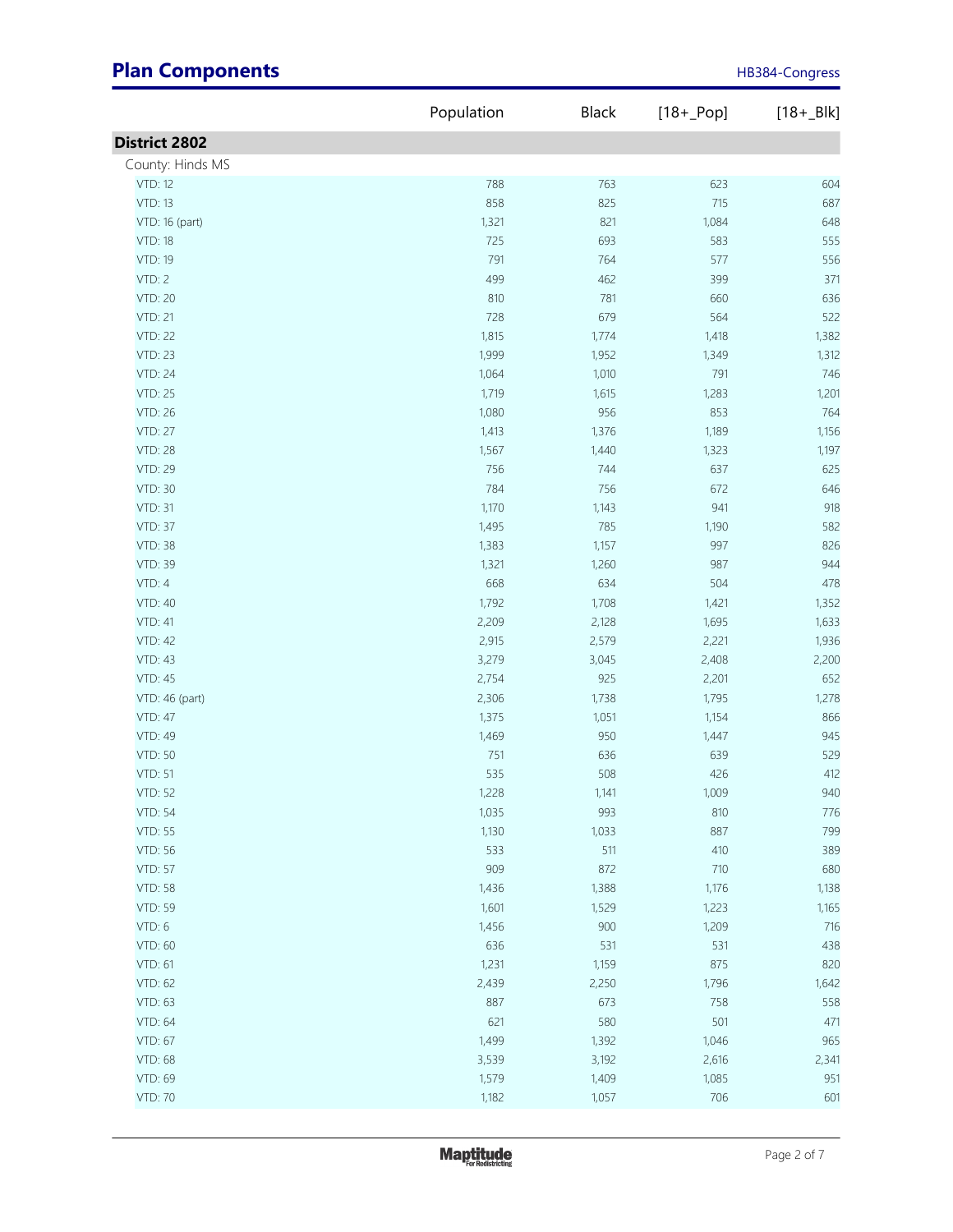|                      | Population | Black        | $[18 + Pop]$ | $[18 + Blk]$ |
|----------------------|------------|--------------|--------------|--------------|
| <b>District 2802</b> |            |              |              |              |
| County: Hinds MS     |            |              |              |              |
| <b>VTD: 71</b>       | 1,593      | 1,337        | 1,186        | 968          |
| <b>VTD: 72</b>       | 1,734      | 1,528        | 1,154        | 985          |
| <b>VTD: 73</b>       | 1,824      | 1,625        | 1,318        | 1,160        |
| <b>VTD: 74</b>       | 1,489      | 1,331        | 1,061        | 918          |
| <b>VTD: 75</b>       | 1,109      | 981          | 795          | 688          |
| VTD: 76              | 1,275      | 1,037        | 906          | 710          |
| <b>VTD: 77</b>       | 2,337      | 1,790        | 1,684        | 1,245        |
| VTD: 79              | 3,211      | 2,627        | 2,401        | 1,926        |
| <b>VTD: 80</b>       | 3,616      | 3,476        | 2,567        | 2,459        |
| <b>VTD: 81</b>       | 1,755      | 1,682        | 1,531        | 1,471        |
|                      |            |              |              |              |
| <b>VTD: 82</b>       | 1,710      | 1,602        | 1,400        | 1,310        |
| <b>VTD: 83</b>       | 3,309      | 3,185<br>202 | 2,514        | 2,411        |
| <b>VTD: 84</b>       | 250        |              | 197          | 173          |
| <b>VTD: 85</b>       | 2,896      | 2,775        | 2,289        | 2,196        |
| VTD: 86              | 2,066      | 1,967        | 1,527        | 1,455        |
| <b>VTD: 87</b>       | 2,104      | 1,870        | 1,593        | 1,402        |
| <b>VTD: 88</b>       | 2,068      | 1,758        | 1,609        | 1,368        |
| <b>VTD: 89</b>       | 1,509      | 1,302        | 1,180        | 995          |
| <b>VTD: 90</b>       | 2,965      | 2,583        | 2,158        | 1,826        |
| VTD: 91              | 2,574      | 2,360        | 2,006        | 1,833        |
| <b>VTD: 92</b>       | 3,587      | 3,295        | 2,599        | 2,344        |
| <b>VTD: 93</b>       | 2,565      | 2,273        | 1,858        | 1,590        |
| VTD: 94              | 3,460      | 3,219        | 2,654        | 2,443        |
| VTD: 95              | 866        | 626          | 667          | 463          |
| VTD: 96              | 2,524      | 2,095        | 1,948        | 1,573        |
| <b>VTD: 97</b>       | 1,096      | 876          | 826          | 634          |
| VTD: Bolton          | 1,826      | 1,251        | 1,517        | 1,032        |
| VTD: Brownsville     | 891        | 417          | 683          | 337          |
| VTD: Byram 1         | 5,773      | 4,556        | 4,337        | 3,288        |
| VTD: Byram 2         | 3,072      | 1,510        | 2,506        | 1,147        |
| VTD: Byram 3         | 3,153      | 2,460        | 2,327        | 1,728        |
| VTD: Cayuga          | 383        | 246          | 315          | 196          |
| VTD: Chapel Hill     | 1,351      | 610          | 1,091        | 470          |
| VTD: Clinton 1       | 4,248      | 968          | 3,725        | 783          |
| VTD: Clinton 2       | 4,155      | 1,278        | 3,117        | 900          |
| VTD: Clinton 3       | 3,708      | 1,541        | 2,946        | 1,160        |
| VTD: Clinton 4       | 2,050      | 1,063        | 1,496        | 726          |
| VTD: Clinton 5       | 1,908      | 693          | 1,439        | 488          |
| VTD: Clinton 6       | 4,112      | 2,305        | 3,114        | 1,641        |
| VTD: Clinton 7       | 2,927      | 1,031        | 2,193        | 744          |
| VTD: Cynthia         | 787        | 603          | 652          | 504          |
| VTD: Dry Grove       | 1,335      | 438          | 1,072        | 350          |
| VTD: Edwards         | 2,796      | 2,072        | 2,231        | 1,622        |
| VTD: Learned         | 850        | 382          | 710          | 315          |
| VTD: Old Byram       | 3,627      | 1,955        | 2,765        | 1,376        |
| VTD: Pinehaven       | 4,205      | 1,734        | 3,089        | 1,259        |
| VTD: Pocahontas      | 825        | 451          | 668          | 381          |
| VTD: Raymond 1       | 2,861      | 1,226        | 2,317        | 958          |
| VTD: Raymond 2       | 4,481      | 2,255        | 3,929        | 2,036        |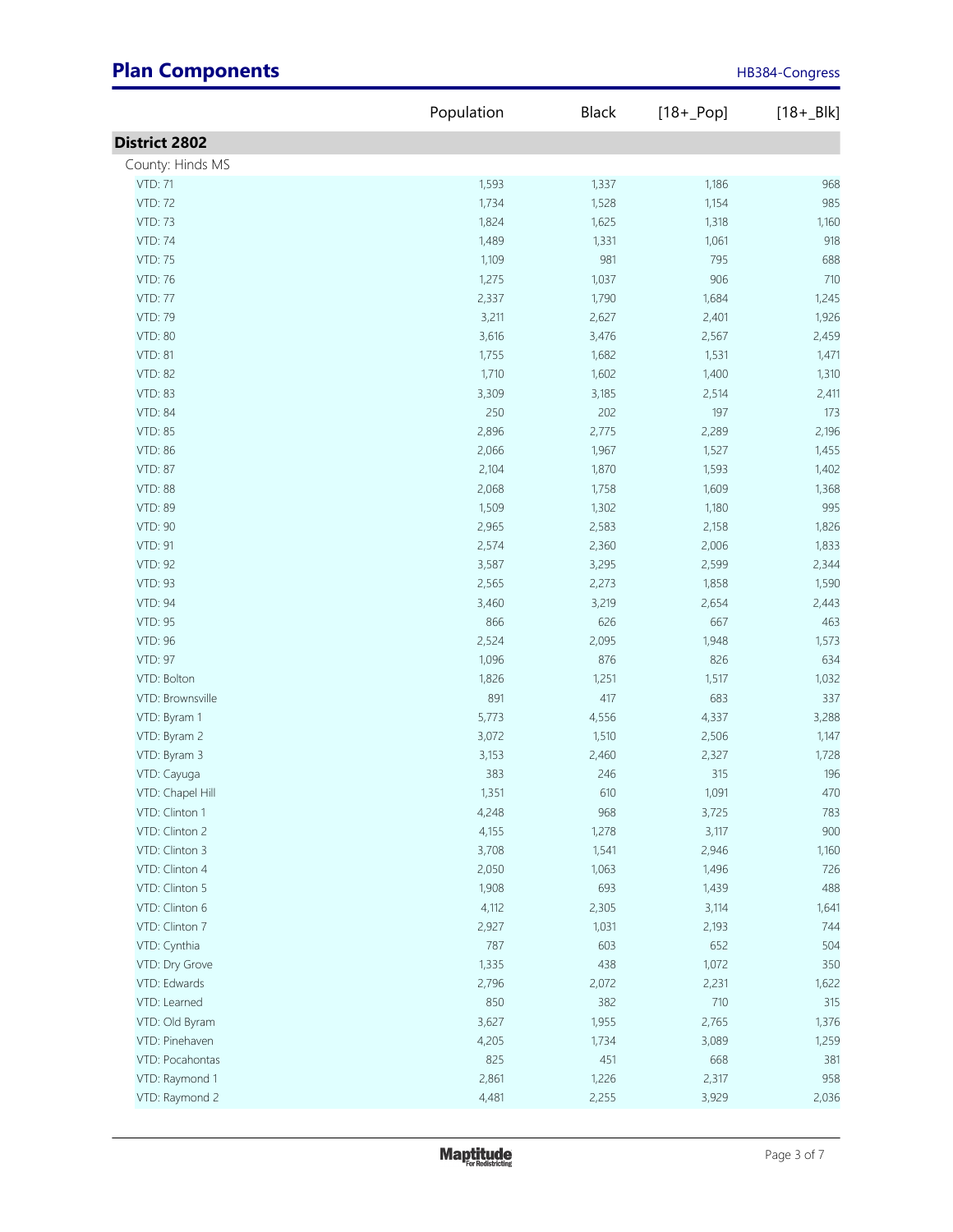|                                          | Population | <b>Black</b> | $[18 + Pop]$ | $[18 + B]$ |
|------------------------------------------|------------|--------------|--------------|------------|
| <b>District 2802</b>                     |            |              |              |            |
| County: Hinds MS                         |            |              |              |            |
| VTD: Spring Ridge                        | 4,521      | 2,847        | 3,631        | 2,183      |
| VTD: St. Thomas                          | 449        | 401          | 362          | 323        |
| VTD: Terry 1                             | 2,698      | 2,017        | 2,071        | 1,518      |
| VTD: Terry 2                             | 5,049      | 1,966        | 4,085        | 1,431      |
| VTD: Tinnin                              | 1,679      | 351          | 1,257        | 274        |
| VTD: Utica 1                             | 1,230      | 622          | 1,008        | 487        |
| VTD: Utica 2                             | 1,071      | 838          | 843          | 650        |
| County Hinds MS Subtotal                 | 203,900    | 150,060      | 158,134      | 113,370    |
| County: Holmes MS                        | 17,000     | 14,256       | 12,981       | 10,577     |
| County: Humphreys MS                     | 7,785      | 6,110        | 5,872        | 4,449      |
| County: Issaquena MS                     | 1,338      | 757          | 1,157        | 646        |
| County: Jefferson MS                     | 7,260      | 6,191        | 5,578        | 4,667      |
| County: Leake MS                         | 21,275     | 8,235        | 15,843       | 5,977      |
| County: Leflore MS                       | 28,339     | 20,895       | 20,986       | 14,939     |
| County: Madison MS                       |            |              |              |            |
| VTD: Anderson Lodge                      | 1,849      | 1,802        | 1,417        | 1,388      |
| VTD: Camden                              | 1,462      | 1,153        | 1,167        | 903        |
| VTD: Cameron                             | 182        | 98           | 155          | 81         |
| VTD: Canton Bible Church                 | 1,244      | 1,171        | 775          | 730        |
| VTD: Canton Catholic Parish Center       | 2,854      | 2,020        | 2,205        | 1,554      |
| VTD: Canton Community Center             | 2,569      | 2,212        | 1,968        | 1,695      |
| VTD: Canton Fire Station #4              | 616        | 396          | 484          | 312        |
| VTD: Canton National Guard Armory (part) | 473        | 290          | 361          | 214        |
| VTD: Canton South Liberty                | 2,555      | 1,490        | 1,948        | 1,088      |
| VTD: Canton St. Paul Methodist           | 442        | 353          | 327          | 270        |
| VTD: Cedar Grove                         | 302        | 61           | 251          | 39         |
| VTD: Colonial Heights (part)             | 80         | 34           | 48           | 24         |
| VTD: Couparle                            | 98         | 66           | 81           | 53         |
| VTD: Farmhaven Fire Station              | 1,207      | 993          | 963          | 789        |
| VTD: Greater Mt. Levi Church             | 1,729      | 1,131        | 1,307        | 914        |
| VTD: Mad. Co. Bap. Fam. Lf.Ct            | 1,791      | 1,710        | 1,129        | 1,070      |
| VTD: Magnolia Heights                    | 2,301      | 1,638        | 1,744        | 1,204      |
| VTD: Mount Hope                          | 573        | 96           | 472          | 71         |
| VTD: Pleasant Gift Church                | 1,414      | 768          | 1,161        | 588        |
| VTD: Pleasant Green                      | 928        | 807          | 734          | 628        |
| VTD: Tougaloo                            | 497        | 257          | 483          | 244        |
| County Madison MS Subtotal               | 25,166     | 18,546       | 19,180       | 13,859     |
| County: Montgomery MS                    | 9,822      | 4,373        | 7,741        | 3,297      |
| County: Panola MS                        | 33,208     | 16,092       | 25,135       | 11,501     |
| County: Quitman MS                       | 6,176      | 4,546        | 4,885        | 3,489      |
| County: Sharkey MS                       | 3,800      | 2,689        | 2,919        | 1,980      |
| County: Sunflower MS                     | 25,971     | 18,164       | 20,456       | 13,827     |
| County: Tallahatchie MS                  | 12,715     | 7,454        | 10,163       | 5,645      |
| County: Tunica MS                        | 9,782      | 7,559        | 7,095        | 5,235      |
| County: Warren MS                        | 44,722     | 21,417       | 34,312       | 15,510     |
| County: Washington MS                    | 44,922     | 32,042       | 34,277       | 23,698     |
| County: Wilkinson MS                     | 8,587      | 5,787        | 6,879        | 4,501      |
|                                          |            |              |              |            |

**Maptitude**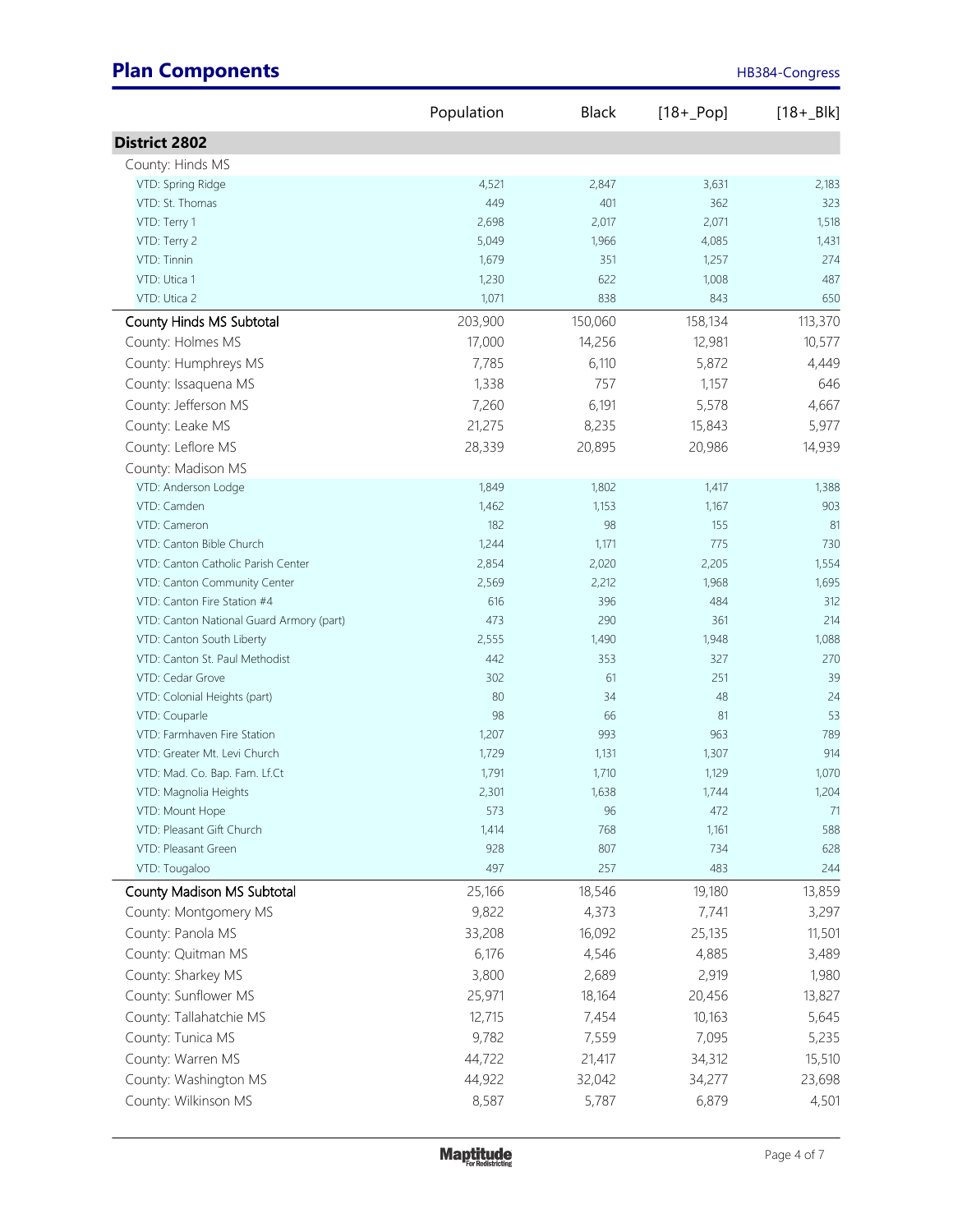|                                          | Population | <b>Black</b> | $[18 + Pop]$ | $[18 + B]$ |
|------------------------------------------|------------|--------------|--------------|------------|
| <b>District 2802</b>                     |            |              |              |            |
| County: Yalobusha MS                     | 12,481     | 4,638        | 9,980        | 3,513      |
| County: Yazoo MS                         | 26,743     | 15,931       | 21,129       | 12,026     |
| <b>District 2802 Total</b>               | 740,319    | 468,074      | 571,715      | 349,026    |
| <b>District 2803</b>                     |            |              |              |            |
|                                          |            |              |              |            |
| County: Clarke MS                        | 15,615     | 5,115        | 12,027       | 3,841      |
| County: Covington MS                     | 18,340     | 6,416        | 14,126       | 4,787      |
| County: Hinds MS                         |            |              |              |            |
| <b>VTD: 14</b>                           | 1,564      | 131          | 1,398        | 107        |
| VTD: 16 (part)                           | 1,053      | 510          | 752          | 300        |
| <b>VTD: 17</b>                           | 860        | 42           | 711          | 32         |
| <b>VTD: 32</b>                           | 1,460      | 167          | 1,238        | 136        |
| <b>VTD: 33</b>                           | 1,243      | 39           | 972          | 28         |
| <b>VTD: 34</b>                           | 2,354      | 82           | 1,830        | 43         |
| <b>VTD: 35</b>                           | 2,238      | 257          | 1,715        | 172        |
| <b>VTD: 36</b>                           | 1,576      | 1,072        | 1,255        | 824        |
| <b>VTD: 44</b>                           | 2,837      | 2,073        | 2,129        | 1,484      |
| VTD: 46 (part)                           | 2,151      | 1,076        | 1,795        | 813        |
| <b>VTD: 78</b>                           | 3,114      | 2,128        | 2,510        | 1,638      |
| VTD: 8                                   | 1,319      | 221          | 1,155        | 184        |
| VTD: 9                                   | 2,073      | 254          | 1,831        | 241        |
| County Hinds MS Subtotal                 | 23,842     | 8,052        | 19,291       | 6,002      |
| County: Jasper MS                        | 16,367     | 8,341        | 12,708       | 6,242      |
| County: Jefferson Davis MS               | 11,321     | 6,643        | 8,964        | 5,120      |
| County: Jones MS                         |            |              |              |            |
| VTD: Matthews                            | 739        | 80           | 585          | 63         |
| VTD: Sandersville Civic Center           | 1,404      | 148          | 1,064        | 113        |
| VTD: Shady Grove                         | 4,808      | 1,620        | 3,453        | 973        |
| VTD: Sharon                              | 3,928      | 1,228        | 2,939        | 828        |
| County Jones MS Subtotal                 | 10,879     | 3,076        | 8,041        | 1,977      |
| County: Kemper MS                        | 8,988      | 5,495        | 7,169        | 4,269      |
| County: Lauderdale MS                    | 72,984     | 32,133       | 55,594       | 23,246     |
| County: Lawrence MS                      | 12,016     | 3,703        | 9,042        | 2,709      |
| County: Lincoln MS                       | 34,907     | 10,542       | 26,514       | 7,782      |
| County: Madison MS                       |            |              |              |            |
| VTD: 1st Presbyterian                    | 3,308      | 369          | 2,428        | 275        |
| VTD: Canton National Guard Armory (part) | 1,135      | 767          | 920          | 583        |
| VTD: China Grove                         | 2,573      | 370          | 1,984        | 287        |
| VTD: Colonial Heights (part)             | 3,356      | 1,510        | 2,576        | 1,086      |
| VTD: Fellowship Bible Church             | 954        | 473          | 724          | 367        |
| VTD: Ferns Chapel Freewill               | 2,002      | 494          | 1,605        | 380        |
| VTD: First Baptist                       | 4,557      | 713          | 3,475        | 523        |
| VTD: Frankin Baptist Church              | 582        | 35           | 488          | 27         |
| VTD: Gluckstadt                          | 6,356      | 1,316        | 4,441        | 946        |
| VTD: Grace Crossing                      | 6,422      | 2,086        | 4,645        | 1,485      |
| VTD: Highland Colony Bap. Ch.            | 5,720      | 886          | 4,821        | 728        |
| VTD: Lake Caroline Clubhouse             | 4,906      | 312          | 3,706        | 201        |
| VTD: Mark Apartments                     | 6,873      | 4,408        | 5,313        | 3,250      |
| VTD: New Life                            | 3,341      | 264          | 2,488        | 179        |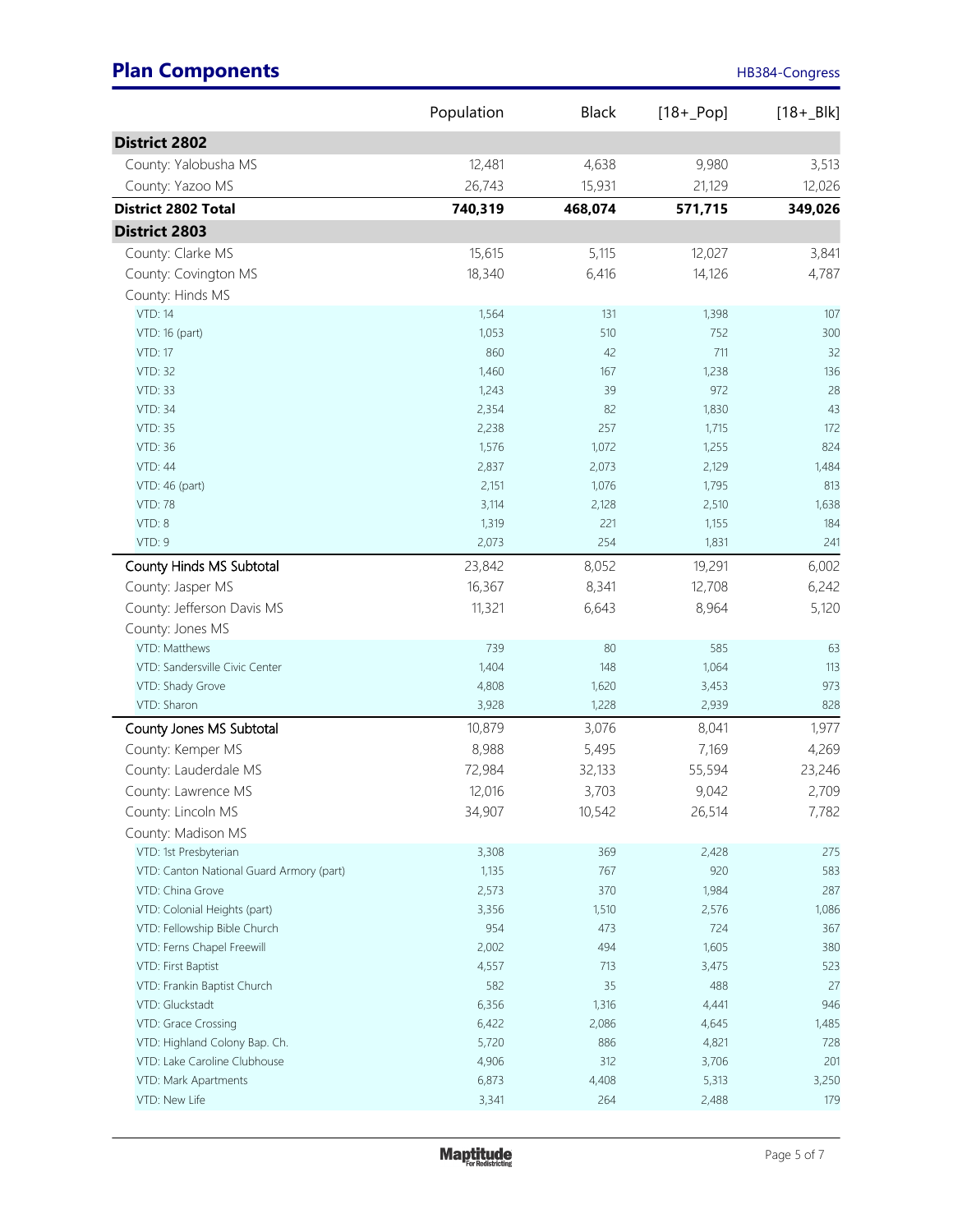|                                              | Population | <b>Black</b> | $[18 + Pop]$ | $[18 + B]$ |
|----------------------------------------------|------------|--------------|--------------|------------|
| <b>District 2803</b>                         |            |              |              |            |
| County: Madison MS                           |            |              |              |            |
| VTD: NorthBay                                | 1,300      | 133          | 1,021        | 95         |
| VTD: Parkway Church                          | 6,541      | 700          | 4,681        | 550        |
| VTD: Ridgeland First Meth. Ch.               | 2,721      | 805          | 2,191        | 591        |
| VTD: Ridgeland Recreational Center           | 4,526      | 846          | 3,596        | 612        |
| VTD: SunnyBrook                              | 955        | 145          | 722          | 112        |
| VTD: Trace Ridge                             | 4,042      | 1,418        | 3,201        | 1,011      |
| VTD: Twin Lakes Baptist                      | 1,895      | 679          | 1,566        | 548        |
| VTD: Vertical Church                         | 5,004      | 955          | 3,435        | 669        |
| VTD: Victory Baptist Church                  | 1,771      | 161          | 1,340        | 113        |
| VTD: Victory Christian                       | 3,139      | 256          | 2,414        | 168        |
| County Madison MS Subtotal                   | 83,979     | 20,101       | 63,781       | 14,786     |
| County: Marion MS                            | 24,441     | 7,623        | 18,669       | 5,690      |
| County: Neshoba MS                           | 29,087     | 6,404        | 21,219       | 4,504      |
| County: Newton MS                            | 21,291     | 6,472        | 16,144       | 4,800      |
| County: Noxubee MS                           | 10,285     | 7,227        | 7,805        | 5,432      |
| County: Oktibbeha MS                         |            |              |              |            |
| VTD: Bell Schoolhouse                        | 496        | 308          | 403          | 251        |
| VTD: Center Grove/North Adaton               | 971        | 393          | 782          | 312        |
| VTD: Central Starkville                      | 3,074      | 1,687        | 2,484        | 1,224      |
| VTD: Craig Springs/South Bradley             | 372        | 17           | 279          | 10         |
| VTD: East Starkville                         | 3,603      | 611          | 3,528        | 589        |
| VTD: Hickory Grove/Southeast Oktibbeha       | 7,972      | 2,295        | 7,166        | 1,906      |
| VTD: Needmore Voting District                | 3,167      | 1,629        | 2,555        | 1,180      |
| VTD: North Longview                          | 1,344      | 257          | 1,061        | 187        |
| VTD: North Starkville 2                      | 1,627      | 976          | 1,329        | 788        |
| VTD: North Starkville 3                      | 4,190      | 1,475        | 3,293        | 1,034      |
| VTD: Oktoc                                   | 1,236      | 667          | 993          | 533        |
| VTD: Osborn                                  | 1,763      | 1,120        | 1,397        | 882        |
| VTD: Sessums                                 | 2,359      | 1,256        | 1,757        | 985        |
| VTD: South Adaton                            | 689<br>290 | 225<br>71    | 523<br>247   | 165<br>61  |
| VTD: South Longview<br>VTD: South Starkville | 8,561      | 1,958        | 6,783        | 1,451      |
| VTD: Sturgis/North Bradley (part)            | 21         | $\,8\,$      | 14           | 7          |
| VTD: West Starkville                         | 7,142      | 2,520        | 5,888        | 1,908      |
| County Oktibbeha MS Subtotal                 | 48,877     | 17,473       | 40,482       | 13,473     |
| County: Pike MS                              | 40,324     | 21,562       | 30,676       | 15,616     |
| County: Rankin MS                            | 157,031    | 32,566       | 120,310      | 24,212     |
| County: Scott MS                             | 27,990     | 10,012       | 20,301       | 7,129      |
| County: Simpson MS                           | 25,949     |              | 19,729       |            |
|                                              |            | 8,838        |              | 6,474      |
| County: Smith MS                             | 14,209     | 3,112        | 11,025       | 2,275      |
| County: Walthall MS                          | 13,884     | 5,732        | 10,801       | 4,307      |
| County: Winston MS                           | 17,714     | 8,121        | 13,650       | 5,936      |
| <b>District 2803 Total</b>                   | 740,320    | 244,759      | 568,068      | 180,609    |
| <b>District 2804</b>                         |            |              |              |            |
| County: Forrest MS                           | 78,158     | 28,330       | 61,220       | 21,213     |
| County: George MS                            | 24,350     | 1,782        | 18,253       | 1,342      |
| County: Greene MS                            | 13,530     | 3,149        | 10,824       | 2,757      |